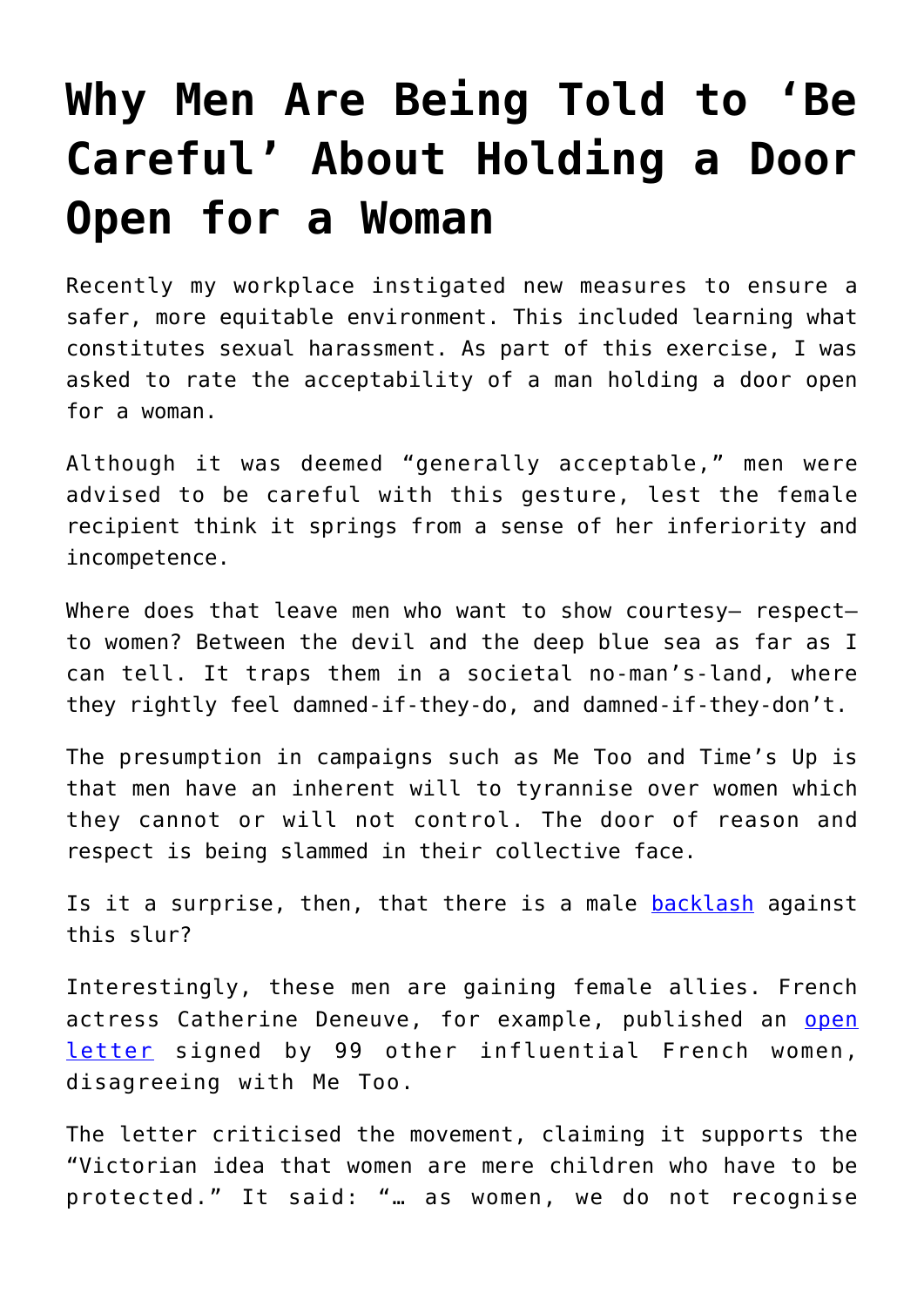ourselves in this feminism, which beyond denouncing the abuse of power, takes on a hatred of men and of sexuality."

Trust the French to be ahead of the times– and have the selfconfidence to break the taboo surrounding female victimhood.

But men can feel victimised too. The broad-brush approach of the "women speaking up" campaign can make decent men feel not only guilty, but resentful.

I have a husband, five blood brothers, nine brothers-in-law, and a son; so I hope I've learned a little about how men tick. And, my goodness, if there's one thing I've discovered, it is that men only flourish, and are their best selves, when they are beneficiaries of mutual respect.

The worst thing about the general denigration of "men" is that it may become a self-fulfilling cliche.

So I believe it is up to women who have a healthy and authentic regard for the men in their lives, and men in general, to take some deliberate steps towards bringing about more respect and harmony between the sexes.

We could start by expecting, and graciously accepting the door held open for us by a gentleman, letting him know by our "thank you" and smile that we do not regard it as a ploy to belittle us but rather, as the sort of thing that real men do.

—

*This [article](https://www.mercatornet.com/family_edge/view/after-metoo-leaving-the-door-open-for-mutual-respect/21183?utm_source=MercatorNet&utm_campaign=6d16a07d06-EMAIL_CAMPAIGN_2018_03_28&utm_medium=email&utm_term=0_e581d204e2-6d16a07d06-124656507) has been republished from MercatorNet under a Creative Commons license.*

*Dear Readers,*

*Big Tech is suppressing our reach, refusing to let us advertise and squelching our ability to serve up a steady diet of truth and ideas. Help us fight back by [becoming a](https://www.chroniclesmagazine.org/subscribe/) [member](https://www.chroniclesmagazine.org/subscribe/) for just \$5 a month and then join the discussion on*